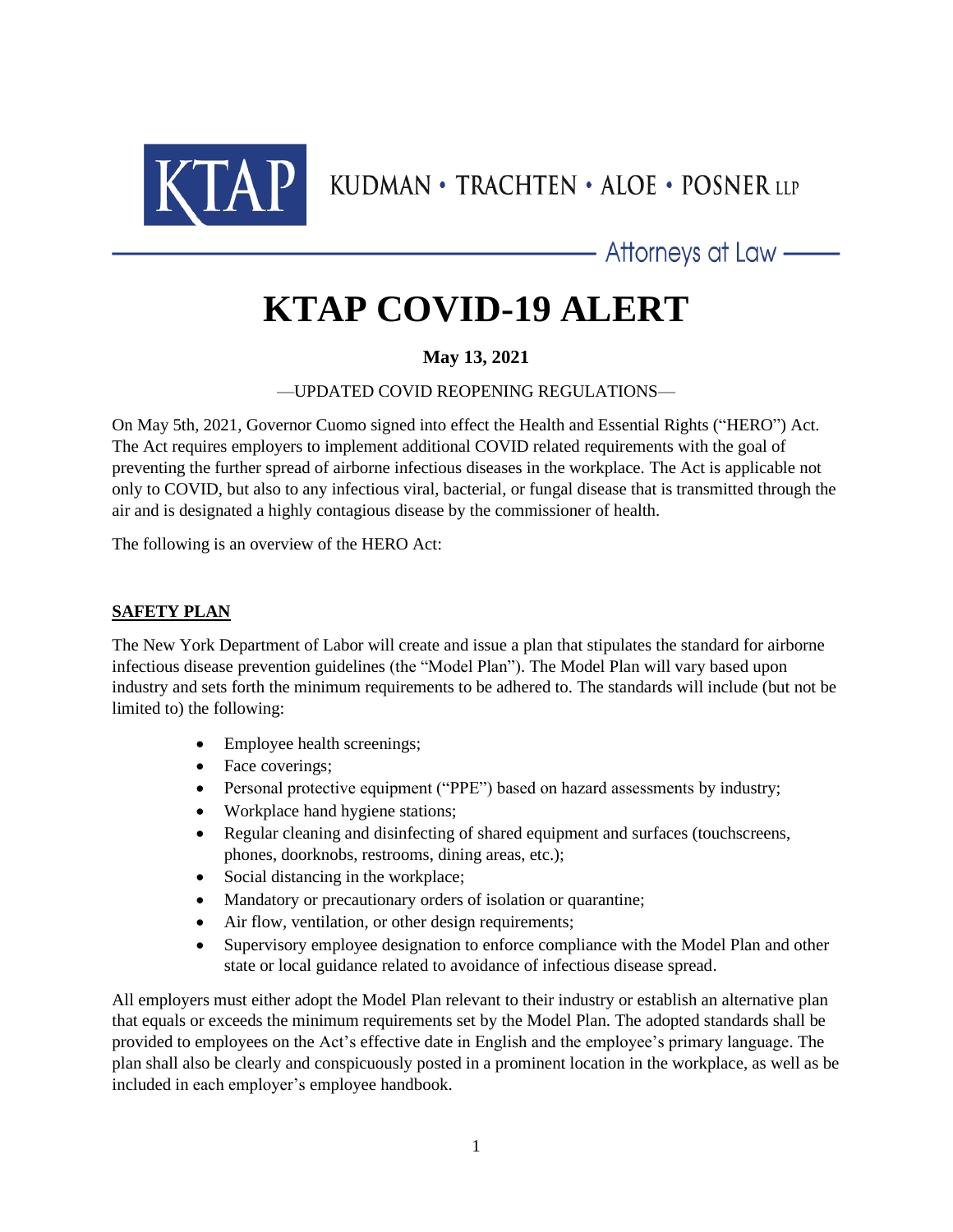#### **ANTI-RETALIATION REQUIREMENTS**

Employers are prohibited from discriminating, threatening, retaliating, or taking adverse action against any employee for:

- Reporting any violations of the workplace airborne infectious disease prevention plan;
- Seeking assistance with or reporting an exposure to an airborne infectious disease;
- Exercising their rights under the HERO Act;
- Refusing to work where the employee has a reasonable belief that such work exposes them to an unreasonable risk of exposure to an airborne infectious disease due to the existence of work conditions that are in violation of the Model Plan or other applicable government policies, provided that the employee notified the employer of the condition and the employer failed to correct the condition.

## **FINES AND PRIVATE CAUSE OF ACTION**

Any employer found to be in violation of the Act by the commissioner may be fined up to \$10,000 per day, based on the severity of the violation.

For the failure to adopt an airborne infectious disease exposure plan, the fine is at least \$50 per day. For the failure to abide by a plan, the fine may range from \$1,000 to \$10,000 per day.

Employees are permitted to bring a civil action against an employer that is alleged to have violated the prevention plan. The employee can seek injunctive relief, attorneys' fees, and liquidated damages of up to \$20,000.

## **WORKPLACE SAFETY COMMITTEES**

Under the Act, employers with *ten or more* employees must permit their employees to establish a joint labor-management workplace safety committee. Employee and employer designees can be on the committee, so long as two-thirds are non-supervisory employees. Employers cannot interfere with the selection of employees on the committee.

The workplace safety committee shall be authorized to:

- Raise health and safety concerns, hazards, complaints and violations to the employer, and the employer must respond;
- Review any policy put in place at the workplace required under the Act and provide feedback;
- Review any workplace policy adopted as a result of any health or safety law/directive;
- Participate in site visits by any governmental entity that is responsible for enforcing safety and health standards;
- Review any report filed by the employer related to the health and safety of the workplace;
- Regularly schedule a meeting during work hours at least once a quarter.

Employers must permit the committee to attend training on the function of worker safety committees, rights under the Act, and an introduction to occupational safety and health, without suffering the loss of